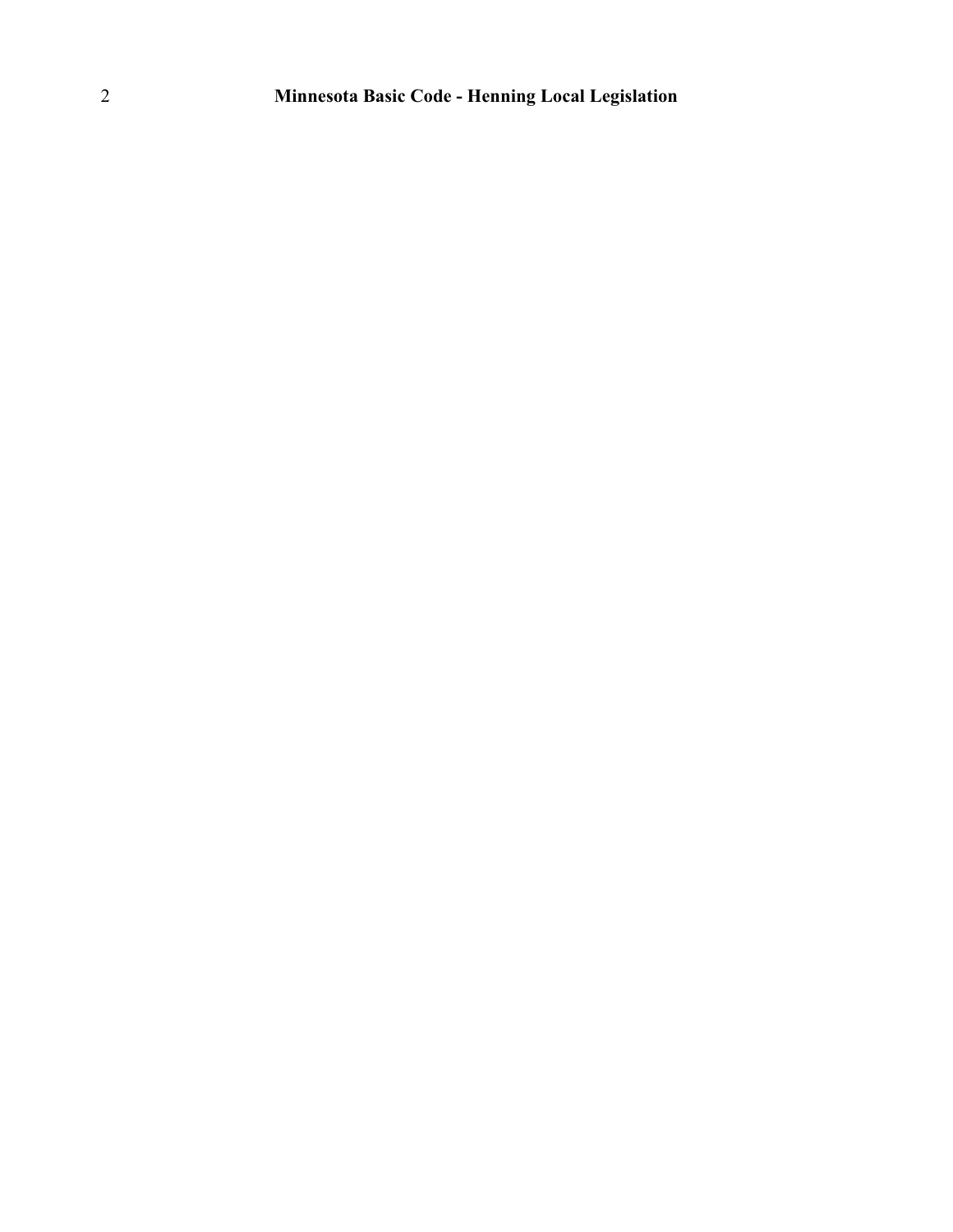# **CHAPTER 1710: GENERAL PROVISIONS**

[Reserved for local legislation]

# *Editor's note:*

*See Title I of the Minnesota Basic Code.*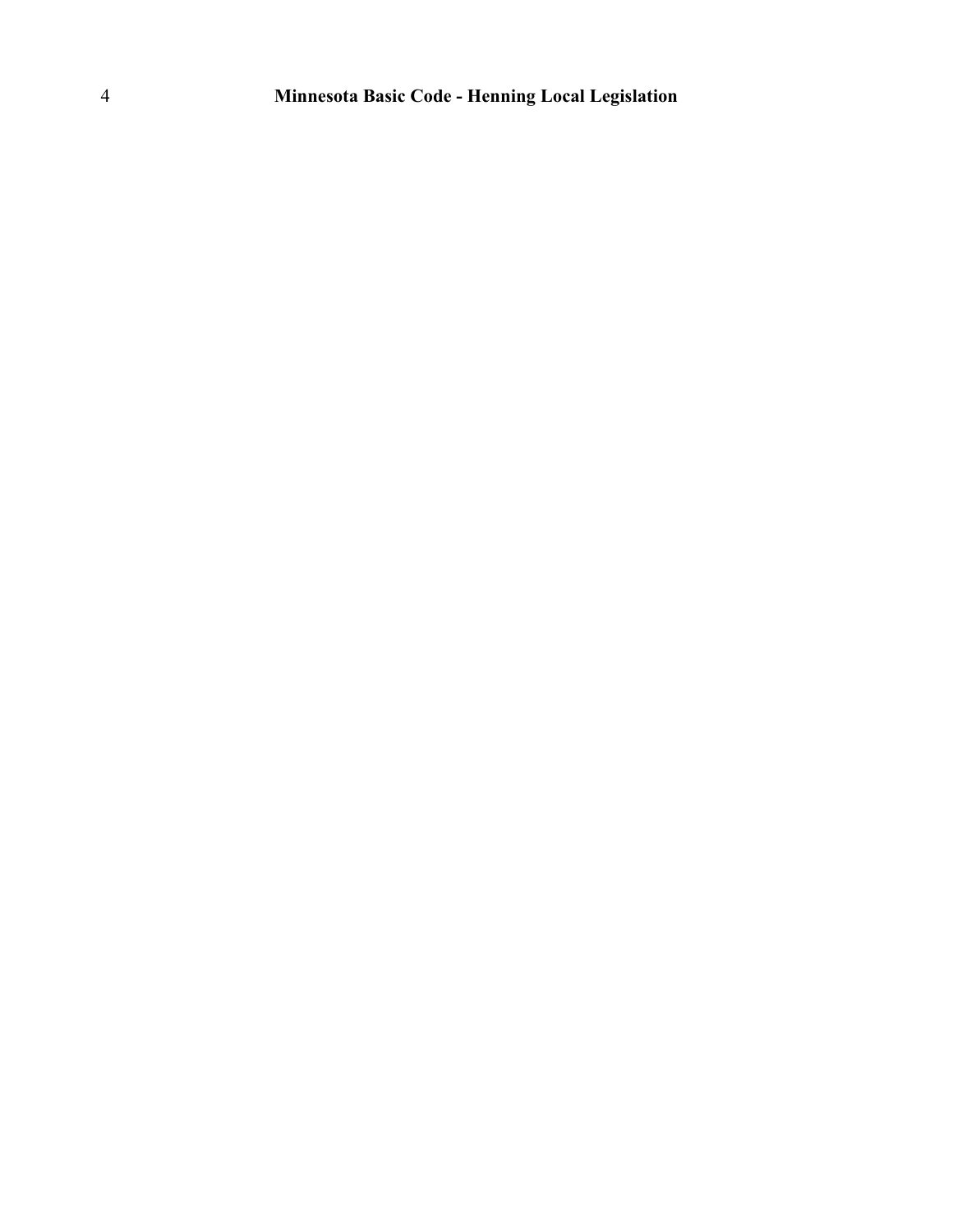# **CHAPTER 1730: ADMINISTRATION**

[Reserved for local legislation]

# *Editor's note:*

*See Title III of the Minnesota Basic Code.*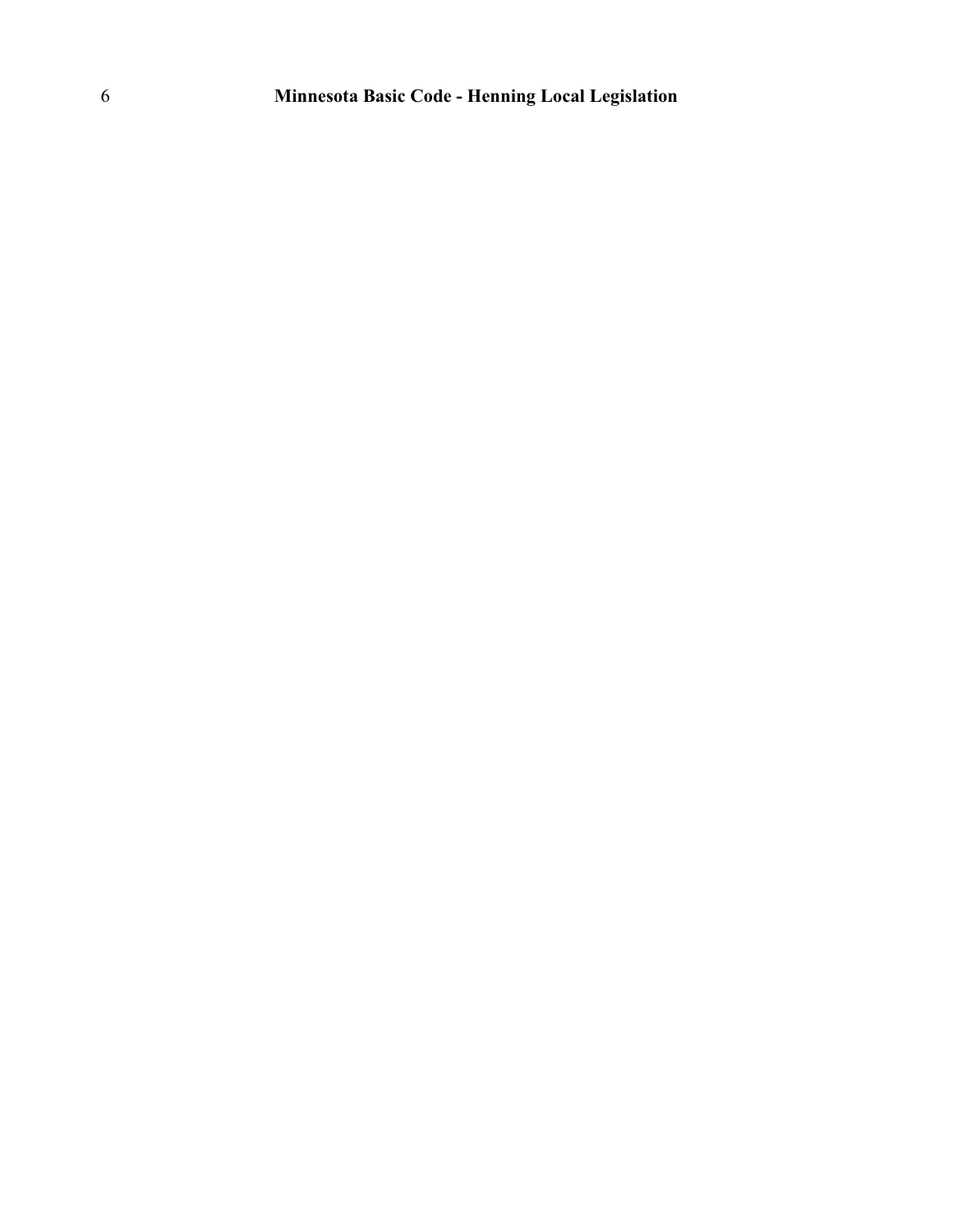## **CHAPTER 1750: PUBLIC WORKS**

## *Editor's note:*

*The provisions of this chapter amend Title V of the Minnesota Basic Code.* 

# **§ 1752.73 AUTHORIZED EMPLOYEES TO TURN WATER ON AND OFF.**

Section 52.73 of the Minnesota Basic Code shall be amended to read as follows:

No person, except an authorized cityemployee or an individual authorized bya cityemployee, shall turn on or off any water supply at the curb stop box. Penalty, see § 10.99

[*See page 9 for further additions to Title V of the Minnesota Basic Code*]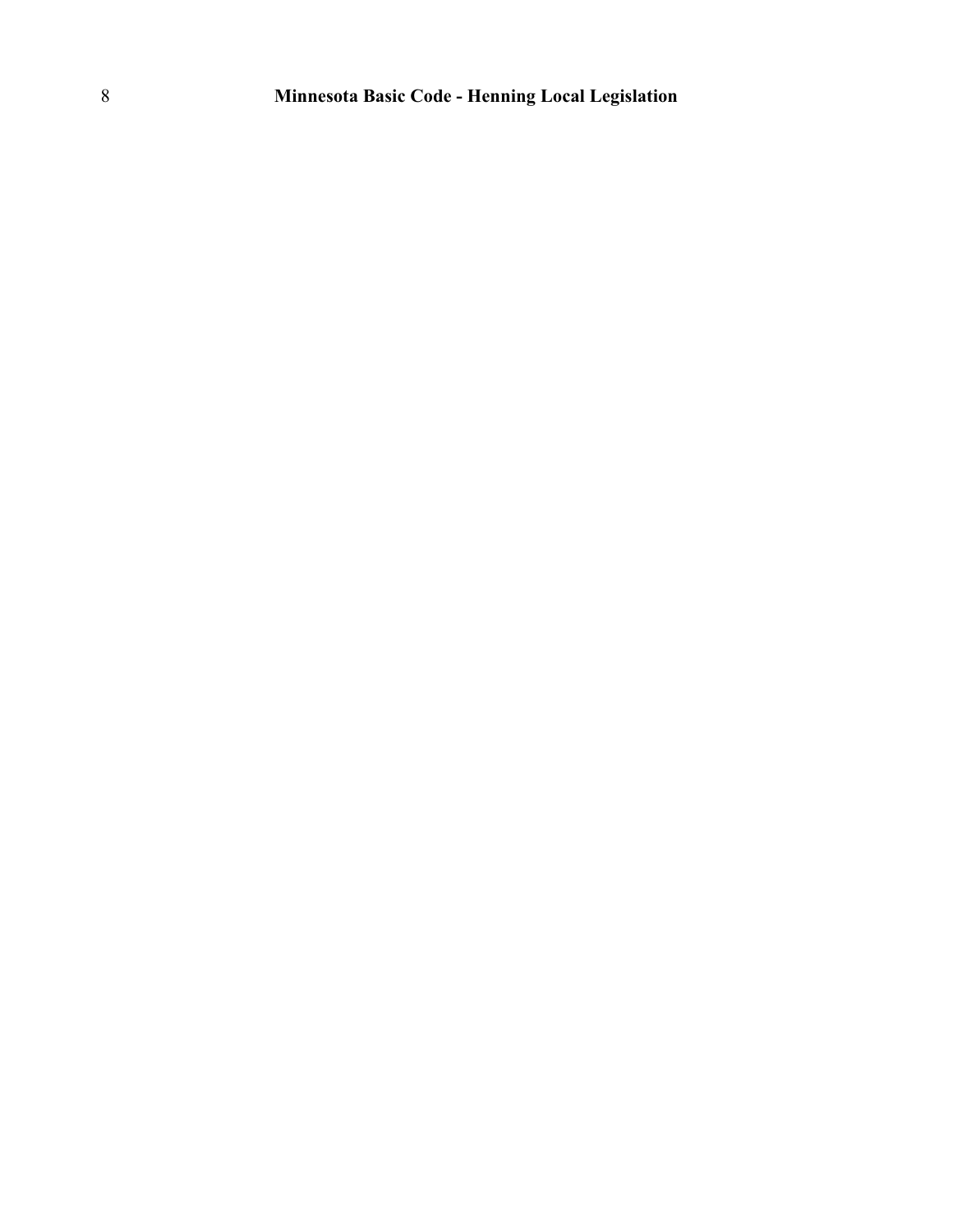*The following chapters are added to the Minnesota Basic Code.*

### **CHAPTER 55: ELECTRICAL SERVICES**

## **Section**

1755.01 Code Requirement 1755.02 Services 1755.03 Electrical Installations 1755.04 Replacing or Converting to Underground 1755.05 Service Charge for Temporary Service 1755.06 Voltage Fluctuations Caused by the Customer 1755.07 Interruption of Service 1755.08 Notice of Trouble 1755.09 Non-Standard Service 1755.10 Additional Rules and Regulations

## **§ 1755.01 CODE REQUIREMENT.**

All wiring, connections and appurtenances shall be installed and performed strictly in accordance with the National Electrical Code. Failure to install or maintain the same in accordance therewith, or failure to have or permit required inspections shall, upon discovery by the City, be an additional ground for termination of electrical services to any consumer. (Ord. Effective 5-15-2001)

### **§ 1755.02 SERVICES.**

New or changed service installations shall be made at the expense of the consumer, placed underground where designated by the City, and the meter location shall also be designated by the City. Overhead service installations may be permitted by the City:

(1) Temporarily during new construction;

(2) Temporarily during an emergency to prevent danger to persons or property;

(3) For a period of not more than seven months when soil conditions make excavation for underground service impractical; or

(4) Where to require underground service, the consumer has shown that such requirement is unduly burdensome. (Ord. Effective 5-15-2001)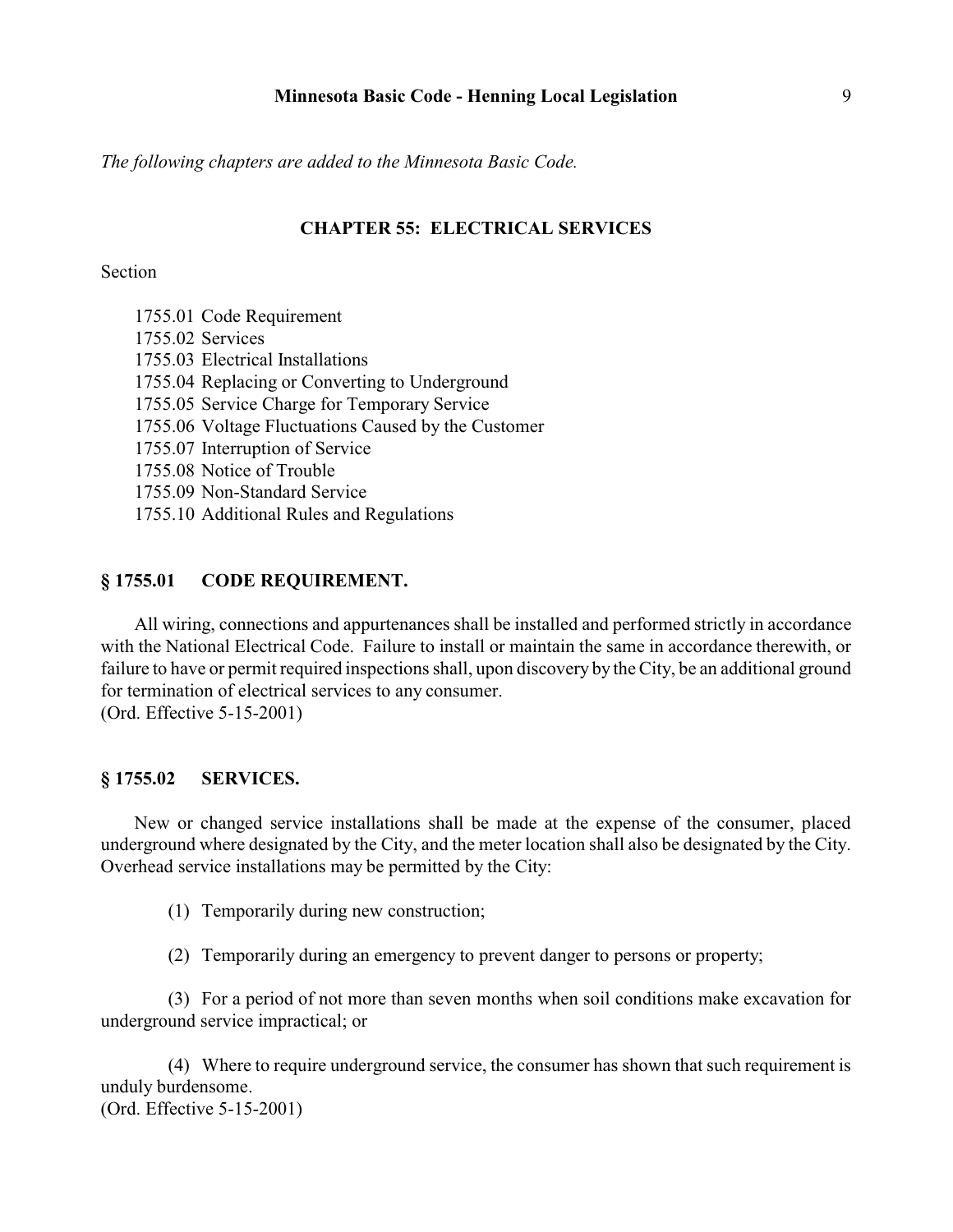## **§ 1755.03 ELECTRICAL INSTALLATIONS.**

All electrical installations shall comply with the following, where applicable:

(1) Motors of 20 JP or more must have line compensators on them. Provided, however, that the City may, at its option, make an exception if the total connected motor load required is smaller than the consumer connected load, and the motor starting current is less than the current corresponding to the consumer's total connected load.

(2) Any establishment having a total motor load of 125 HP or more is required to have 440 volts for its motor load.

(3) All motor installations of less than 5 HP shall be supplied with 240 volt single phase energy except:

(a) Motors of  $\frac{1}{2}$  HP or smaller may be 120 volt, or

(b) Three phase motors of 3 HP or more may be served from existing secondary power circuits where only service wires and meters are required.

(4) The City shall make an installation charge for extraordinary expenses required by a consumer. (Ord. Effective 5-15-2001)

## **§ 1755.04 REPLACING OR CONVERTING TO UNDERGROUND.**

(A) *Converting to Underground.* The City may, at its option and at its expense, convert any present service where no change is otherwise required by the consumer, from overhead to underground. Where this is done, the City shall only cover and refill the trench and other ditching maintenance or repair, and all subsequent changing and repairing of the services shall be the obligation of the consumer.

(B) *Replacing.* Nothing herein shall prevent the City from replacing an overhead service with the same type.

(C) *Meters and Placement Service.* Placement of services and meters shall be determined by the City. (Ord. Effective 5-15-2001)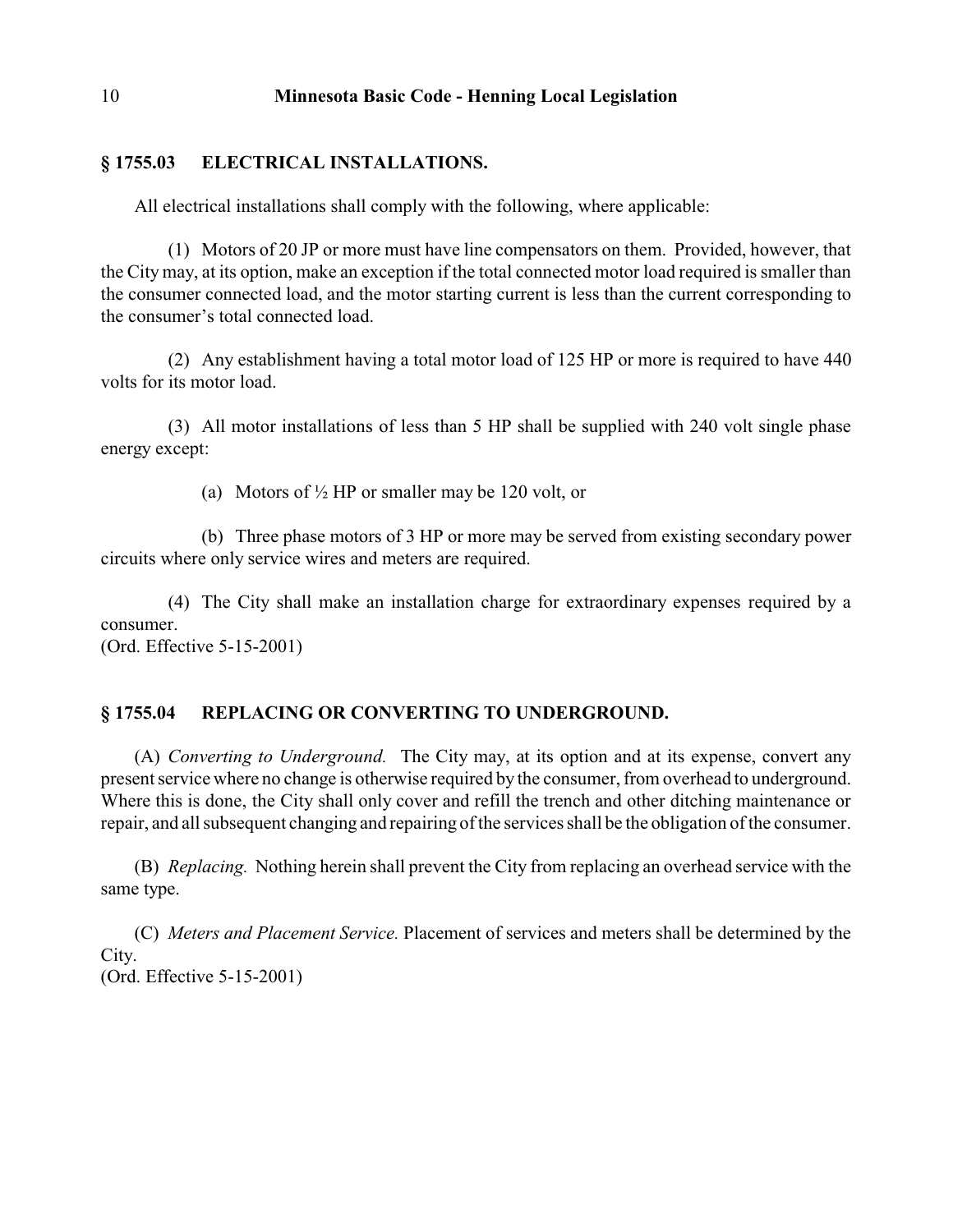### **§ 1755.05 SERVICE CHARGES FOR TEMPORARY SERVICE.**

Customers requiring electric service on a temporary basis may be required by the City to pay all costs for connection and disconnection incidental to the supplying and removing of service. This rule applies to circuses, carnivals, fairs and the like. (Ord. Effective 5-15-2001)

#### **§ 1755.06 VOLTAGE FLUCTUATIONS CAUSED BY THE CONSUMER.**

Electric service shall not be used in such a manner as to cause unusual fluctuations or disturbances to the City's system. The City may require the customer, at his own expense, to install suitable apparatus which will reasonably limit such fluctuations. (Ord. Effective 5-15-2001)

### **§ 1755.07 INTERRUPTION OF SERVICE.**

The City will use reasonable diligence to provide a regular and uninterrupted supply of power but if the supply of power should be interrupted or disturbed for any cause, the City shall not be liable for damages resulting therefrom. (Ord. Effective 5-15-2001)

#### **§ 1755.08 NOTICE OF TROUBLE.**

The customer shall notify the City immediately should the service be unsatisfactory for any reason, or should there be any defects, trouble, or accidents affecting the supply of electricity. Such notices if verbal, shall be confirmed in writing. (Ord. Effective 5-15-2001)

#### **§ 1755.09 NON-STANDARD SERVICE.**

The customer may be required to pay the cost of any special installation necessary to meet his peculiar requirements for service at other than standard voltages, or for the supply of closer voltage regulation than required by standard practice. (Ord. Effective 5-15-2001)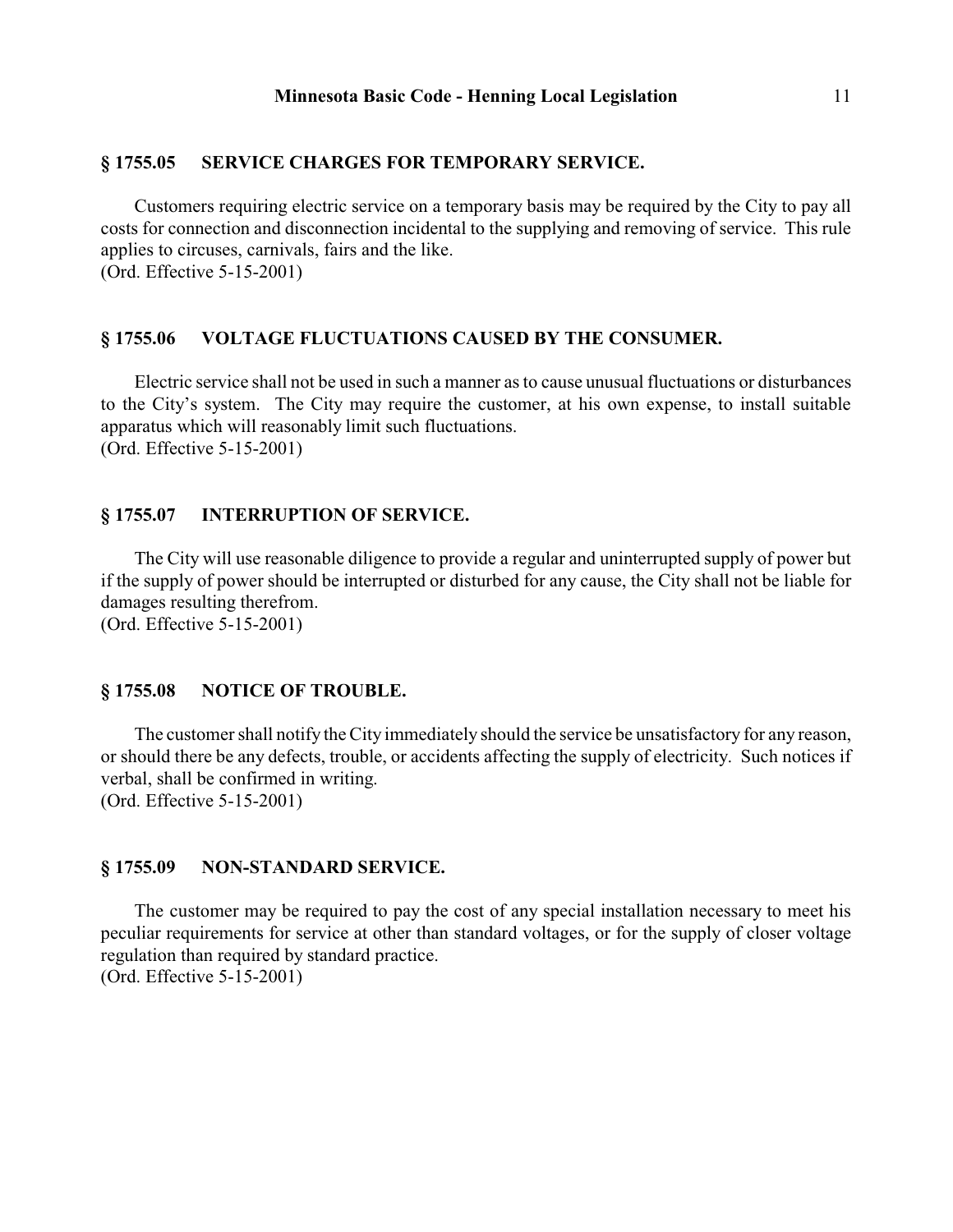#### **§ 1755.10 ADDITIONAL RULES AND REGULATIONS.**

The Council may, by resolution, adopt such additional rules and regulations relating to placement, size and type of equipment as it, in its discretion, deems necessary or desirable. Copies of such additional rules and regulations shall be kept on file in the office of the City Clerk, and uniformly enforced.

(Ord. Effective 5-15-2001)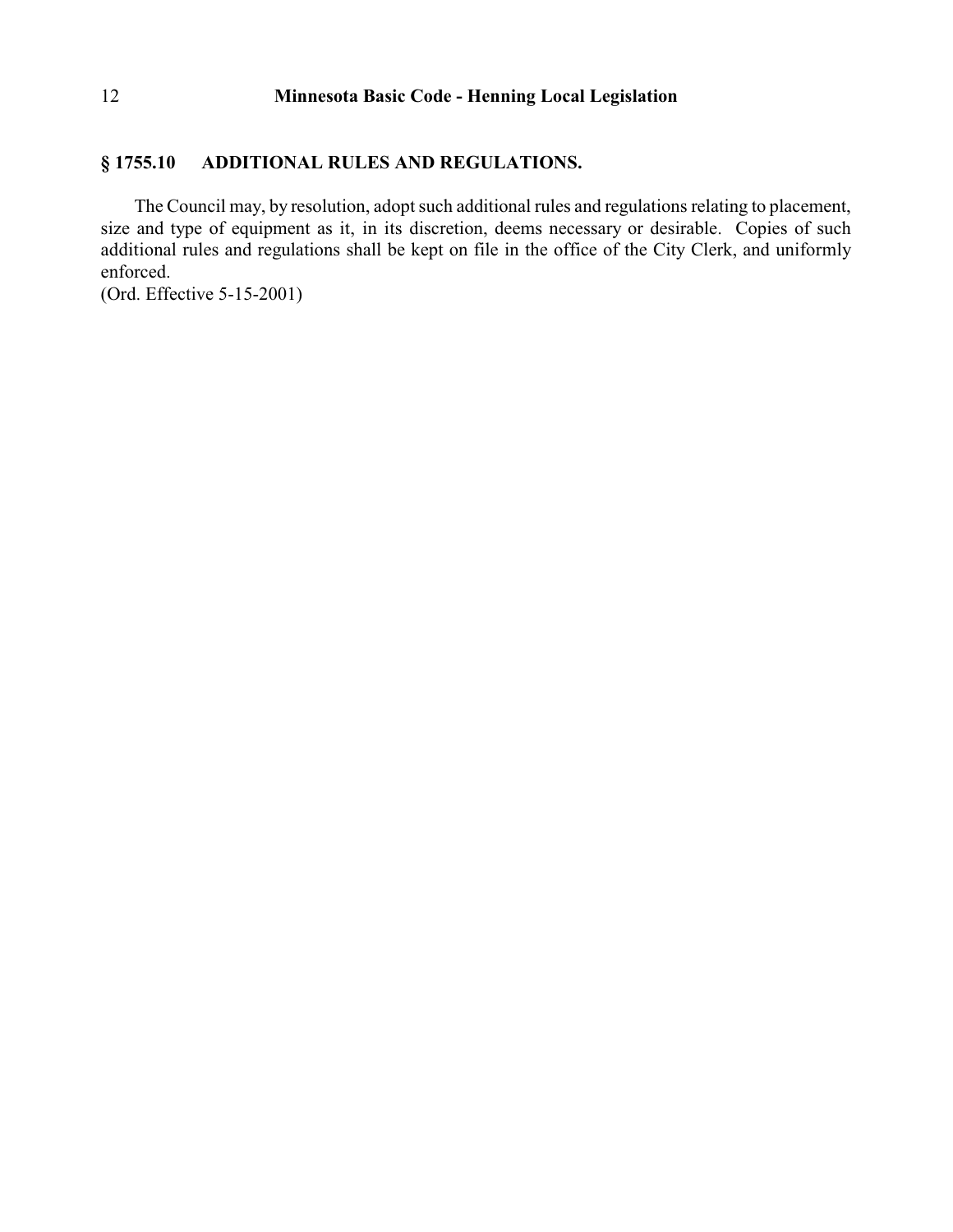## **CHAPTER 56: NATURAL GAS SERVICES**

#### Section

1756.01 Rules and Regulations Relating to Gas Service and Installation.

1756.02 License

1756.03 Gas Utility's Refusal of Service

1756.04 Applicable Standards

1756.05 Revocation or Suspension of License

- 1756.06 Duties and Functions of the City
- 1756.07 Liability of the City

1756.99 Penalty

#### **§ 1756.01 DEFINITIONS.**

For the purpose of this section, the following terms, phrases, words and their derivations shall have the meaning given herein. When not inconsistent with the context, words used in the present tense include the future, words in the plural number include the singular number, and words in the singular number include the plural number. The word "shall" is always mandatory and not merely directory.

*CITY.* The City of Henning, Minnesota.

*BOARD* or *TRUSTEES.* The Council of the City of Henning, Minnesota.

*CONSUMER.* Any person using gas, including gas for residential, commercial or industrial purposes or any combination of such purposes.

*GAS.* Artificial gas, natural gas, or mixed gas, consisting of both artificial and natural gas.

*GAS APPLIANCE*. Any domestic appliance such as a stove, heater, burner, water heater or other appliance or device used for burning gas or using gas in its operation.

*GAS FACILITY.* Piping, fittings, meters and other facilities used for the distribution, transmission or the delivery of gas or for use in gas appliances.

*GAS FITTER.* Any person who constructs, installs, extends, alters or repairs any gas facility or gas appliance.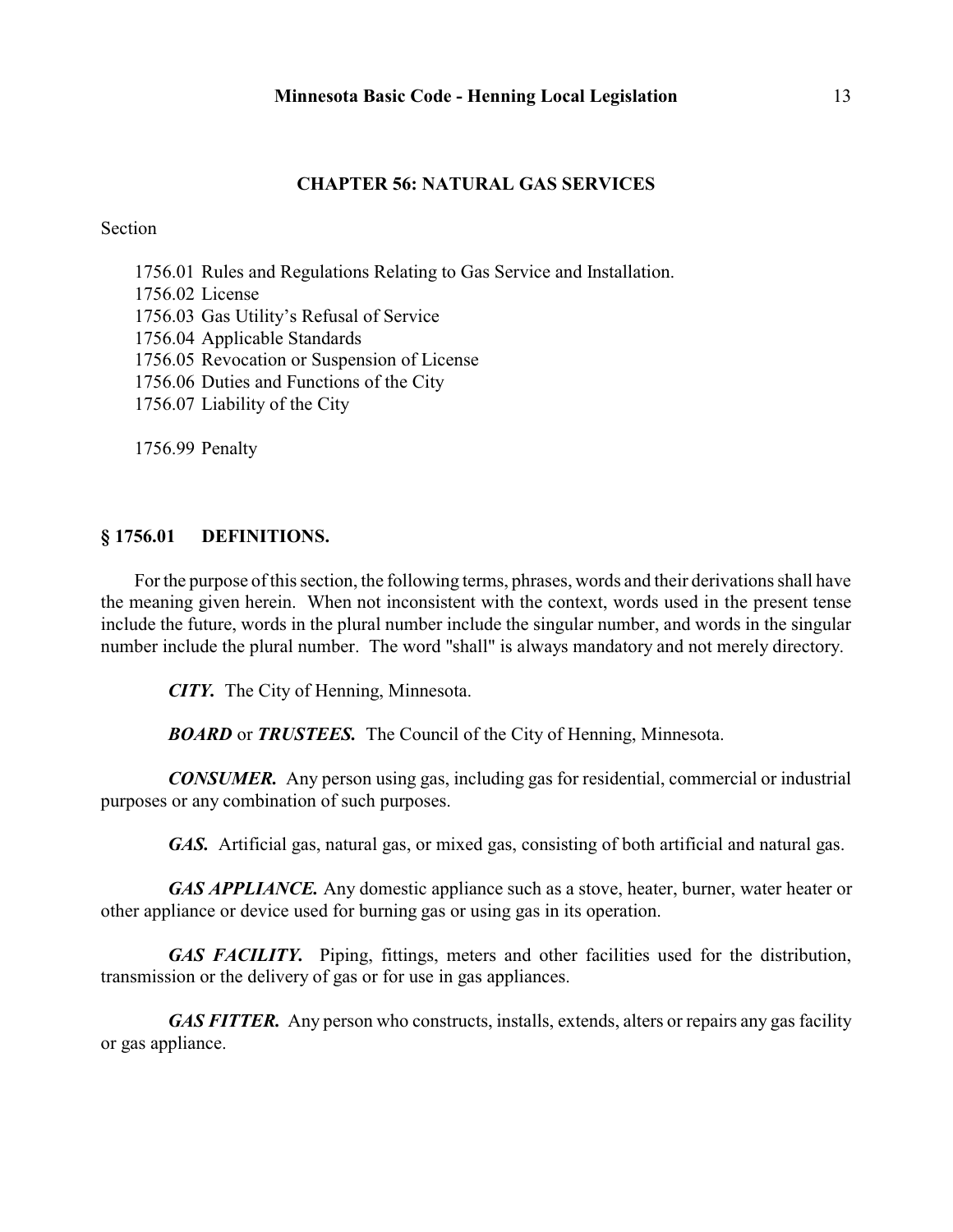*CITY OF HENNING.* The City of Henning, Minnesota (officer charged with the responsibility of inspecting gas facilities, gas appliances and performing other functions as herein prescribed, all as determined by the Council).

*LICENSEE.* The person having a valid permit issued hereunder.

*PERSON.* Any person, firm, partnership, association, corporation, company or organization of any kind. (Ord. Effective 5-15-2001)

#### **§ 1756.02 LICENSE.**

(A) *License.* No person shall construct, install, extend, alter, repair or improve any gas facility or gas appliance within the city unless such person has first procured a gas fitter's license therefore from the City of Henning as provided herein. All applications for such license shall be in writing upon forms to be prescribed by the City of Henning. All licenses issued under the provisions of this section shall expire within one year from the date of issuance unless sooner revoked as herein provided, shall be nontransferable and shall be posted conspicuously to public view in the principal place of business of the licensee. The provisions of this section apply only to such work as is performed on the property or premises of consumers.

(B) *Bond.* With each application for such licenses a surety bond in the amount of at least \$1,000 shall be filed with the Clerk-Administrator but the Council may require a larger bond.

(C) *Insurance.* Copies of public liability and property damage insurance policies shall be filed with the Clerk-Administrator for the life of each license. Public liability insurance shall not be less than \$50,000 for injuries including accidental death of one person and, subject to the same limit for each person in the amount of not less than \$100,000 on account of one accident and property damage insurance in the amount of not less than \$25,000.

(D) *Emergencies.* In the event of any emergencies endangering the life, health, safety or property of any person necessitating immediate repairs to any gas facility or gas appliance the owners of such gas facility or appliance without first obtaining a license hereunder shall take for cause to be taken immediate emergency action for the protection of life, health, safety and property through such appropriate measure as may be required to cure or remedy the dangerous conditions.

(E) *Gas Utility Facility.* No person, unless in the employ of the gas company or having express authorization of the gas company shall repair, alter or open a gas facility of the gas company or set or remove a gas service meter or do any work on the gas supply system of the gas utility.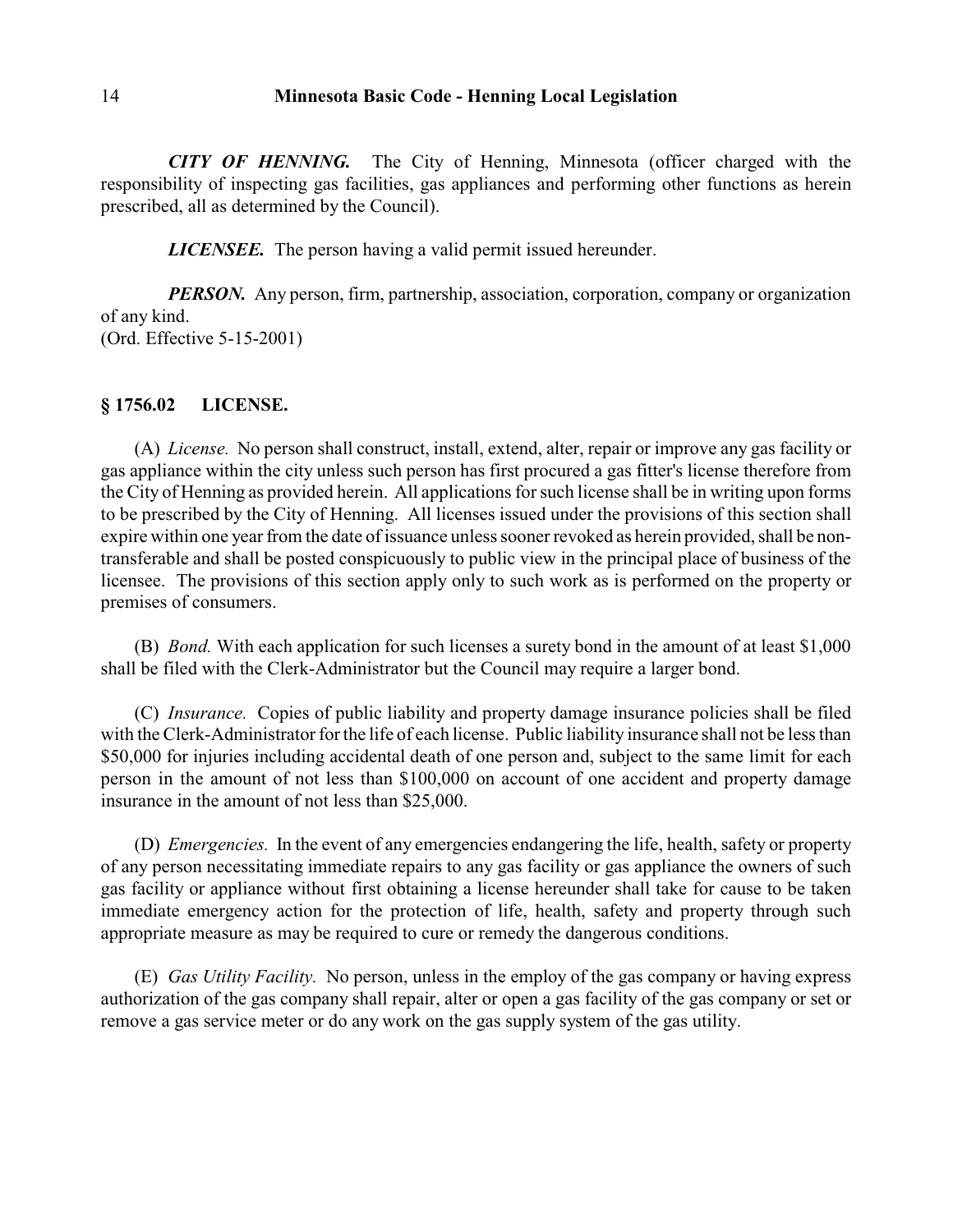(F) *Defective Work or Materials.* If an inspection shall show that defective materials have been used or defective workmanship has been performed in the construction, installation, alteration, repair or extension of any gas fixture in or on any consumer's premises, such defective materials or work shall be replaced by the licensee within three days, after which the City of Henning shall reinspect the replaced materials or work.

(G) *Disconnection of Dangerous or Defective Facilities.* The City of Henning is authorized to cause to be disconnected any gas facility or appliance connected before a certificate of approval has been issued which upon inspection shall be found defective or in such condition as to endanger life, health, safety or property. In all cases where such disconnection is made a notice shall be affixed thereto and shall state that the same has been disconnected by the City of Henning, together with the reason or reasons therefore and it shall be unlawful for any person to remove said notice or to reconnect said gas facility or appliance until authorized by the City of Henning to do so.

(H) *Effect of License.* The issuance or granting of a license shall not be deemed or construed to be a license for or approval of any violation of the provisions of this section or any other law. No license purporting to give authority to violate or cancel the provisions of this section shall be valid. (Ord. Effective 5-15-2001)

### **§ 1756.03 GAS UTILITY'S REFUSAL OF SERVICE.**

The gas utility is authorized to discontinue or refuse to supply gas for any facility, or gas appliance for which it may find to be defective or leaky or in such condition as to endanger life, health, safety or property. In such case, the gas utility shall immediately give written notice of discontinuance or refusal of service to the consumer. It shall be unlawful for any persons to reconnect such gas facility or appliance until authorized by the City of Henning. (Ord. Effective 5-15-2001)

#### **§ 1756.04 APPLICABLE STANDARDS.**

(A) The construction, installation, extension, maintenance, alteration or repair of any gas facility, gas appliance, vent or vent connector or any other work pertaining to gas facilities and gas appliances within the purview of this section shall be performed in accordance with the provisions of this section and with the requirements, "Standards and Provisions of the National Board of Fire Underwriters for the Installation of Gas Appliances and Gas Piping" - Bulletin NBFU No. 54. In the event any of the provisions of such codes conflict with any of the provisions of this section, the provisions of this section shall govern and be controlling. All amendments and additions to the provisions of such codes when ordered by the Council to be filed with the Clerk-Administrator shall thereupon become amendments and addition hereto and shall have the same force and effect as the original codes herein identified provided that if any provision of such amendments and additions are in conflict with any of the provisions of this section, the provisions of this section shall govern and be controlling.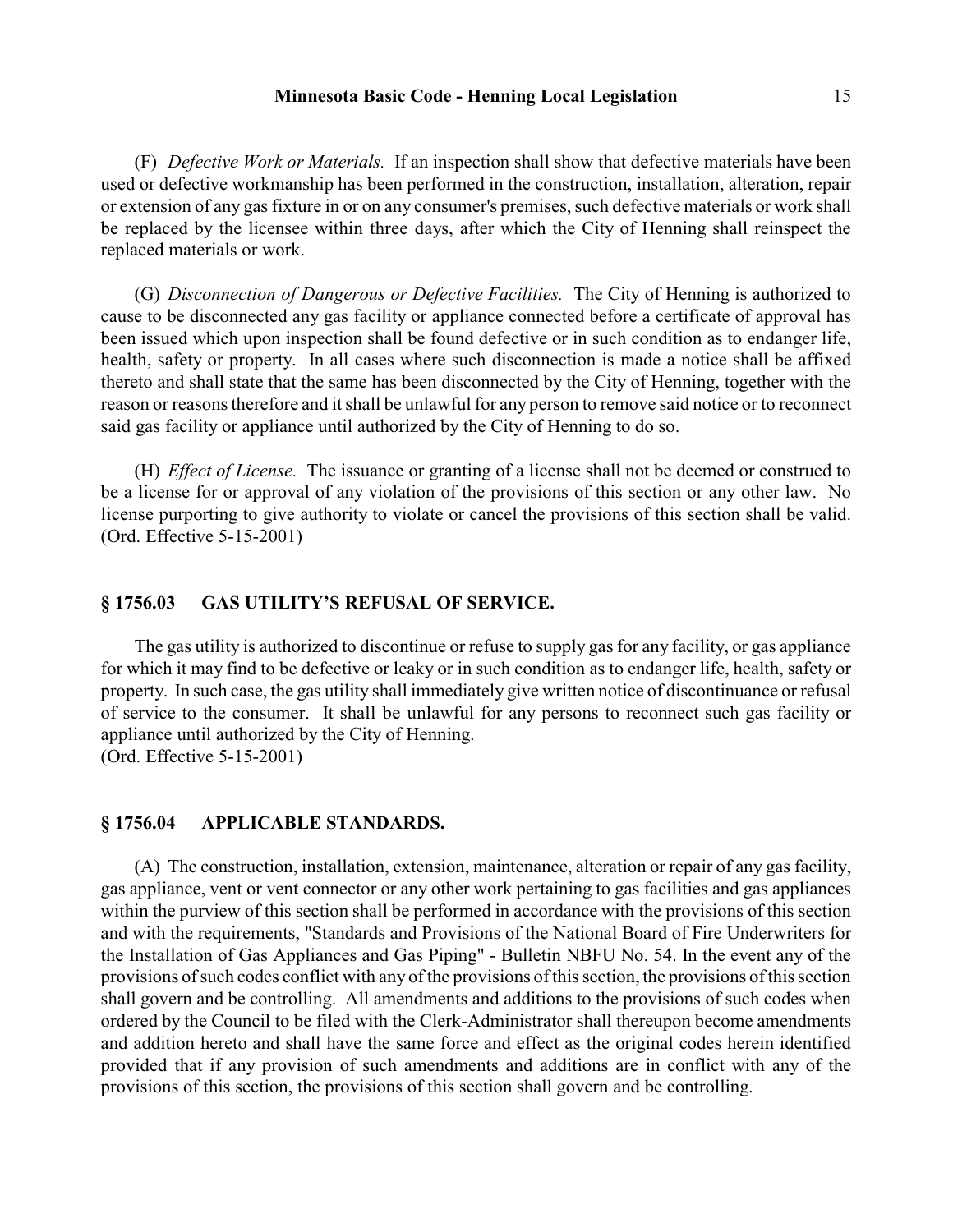(B) No person shall permit or suffer any vent to unduly annoy the residents, occupants or owners of any building in the neighborhood. Ifsuch annoyance is caused by any vent, the City of Henning shall cause the vent to be altered, relocated or improved or carried to such heights as may be necessary for the protection of the neighboring property.

(Ord. Effective 5-15-2001)

#### **§ 1756.05 REVOCATION OR SUSPENSION OF LICENSE.**

Any license granted under provisions of this section may be suspended or revoked by the City of Henning whenever it shall be made to appear that the person to whom the license is issued has violated any of the provisions of this section. In the event the City of Henning shall suspend or revoke such license, the City shall cause to be served upon the licensee a formal order of suspension or revocation of such license; the order shall recite the reason therefor. An appeal from any order of the City of Henning suspending or revoking a license granted hereunder may be taken to the Council within ten working days after service upon the licensee of the order of suspension or revocation. Action by the Council upon such revocation of a license shall not entitle the licensee to a refund of any unearned portion of the fee paid. Any order provided for in this section shall be served either by delivering a copy personally upon the licensee or by leaving a copy with some person of suitable age and discretion at the place of business of the licensee, by leaving such order in a conspicuous place on the premises and mailing a copy of the order to the licensee at his place of business as set forth in his or her application for a license.

(Ord. Effective 5-15-2001)

## **§ 1756.06 DUTIES AND FUNCTIONS OF THE CITY.**

The City of Henning shall, and is authorized and directed to, enforce the provisions of this section and shall promulgate and enforce reasonable rules and regulations for carrying out its provisions and intent. The City of Henning, upon presentation of proper credentials, may enter any building or premises at reasonable times for the purpose of making inspections and ascertaining whether there has been compliance with the provisions of this section. It shall be the duty of the City of Henning to confer, from time-to-time, with the local health department and the local fire department and otherwise obtain from proper sources all helpful information and advice respecting the safe and proper operation of gas facilities and gas appliances, and shall present to the Council recommendations for its consideration with reference thereto.

(Ord. Effective 5-15-2001)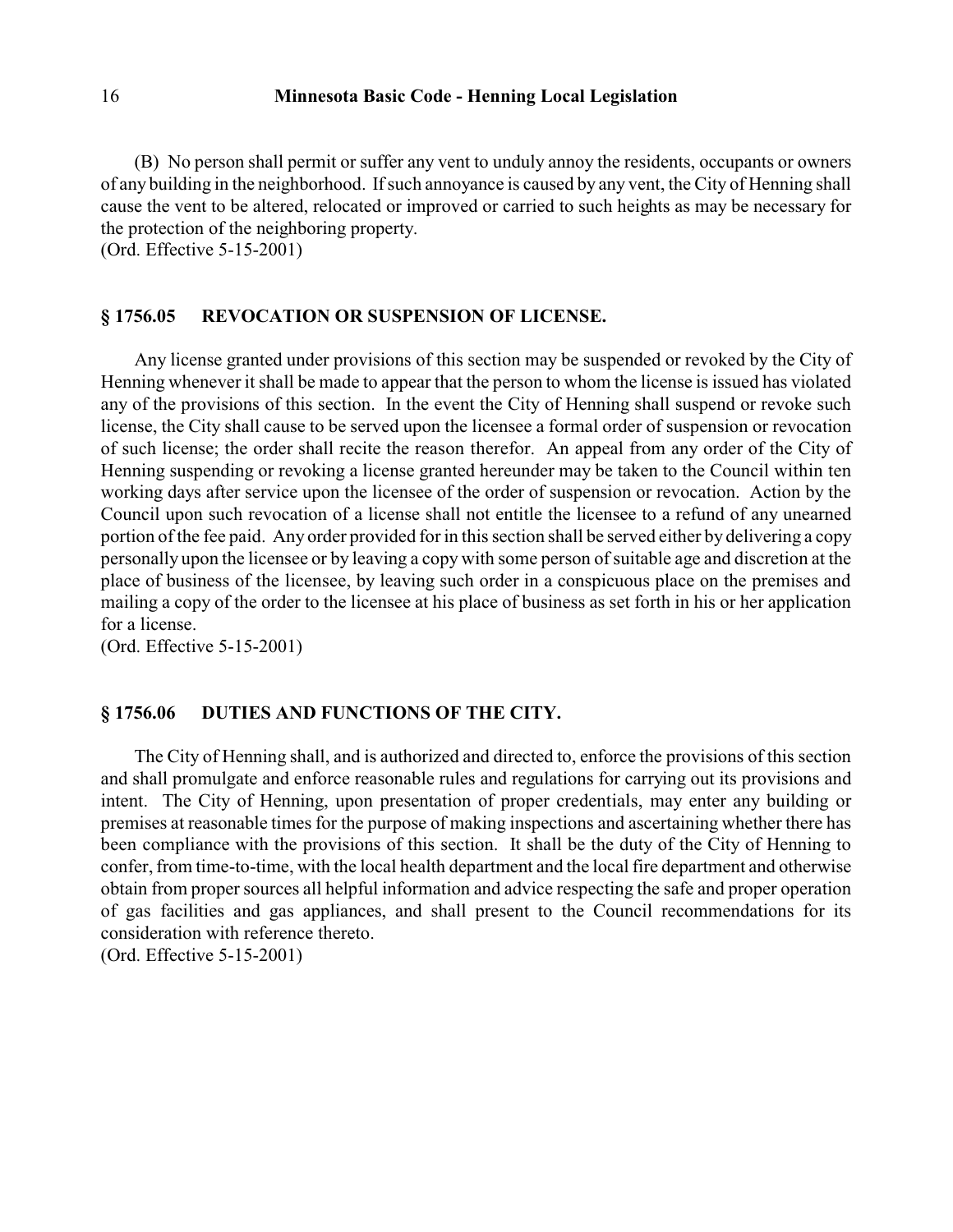## **§ 1756.07 LIABILITY OF THE CITY.**

This section shall not be construed as imposing upon the City or any official or employee thereof any liability or responsibility for damages to any person injured by any defect in any gas facility or appliance or by any work in connection therewith; nor shall the City or any official or employee thereof be deemed to have assumed any such liability or responsibility by reason of inspection authorized hereunder or by the issuance of any certificate of approval, permit or license hereunder by the City of Henning.

(Ord. Effective 5-15-2001)

## **§ 1756.99 PENALTY.**

Any violation of the provisions of this section shall constitute a misdemeanor. (Ord. Effective 5-15-2001)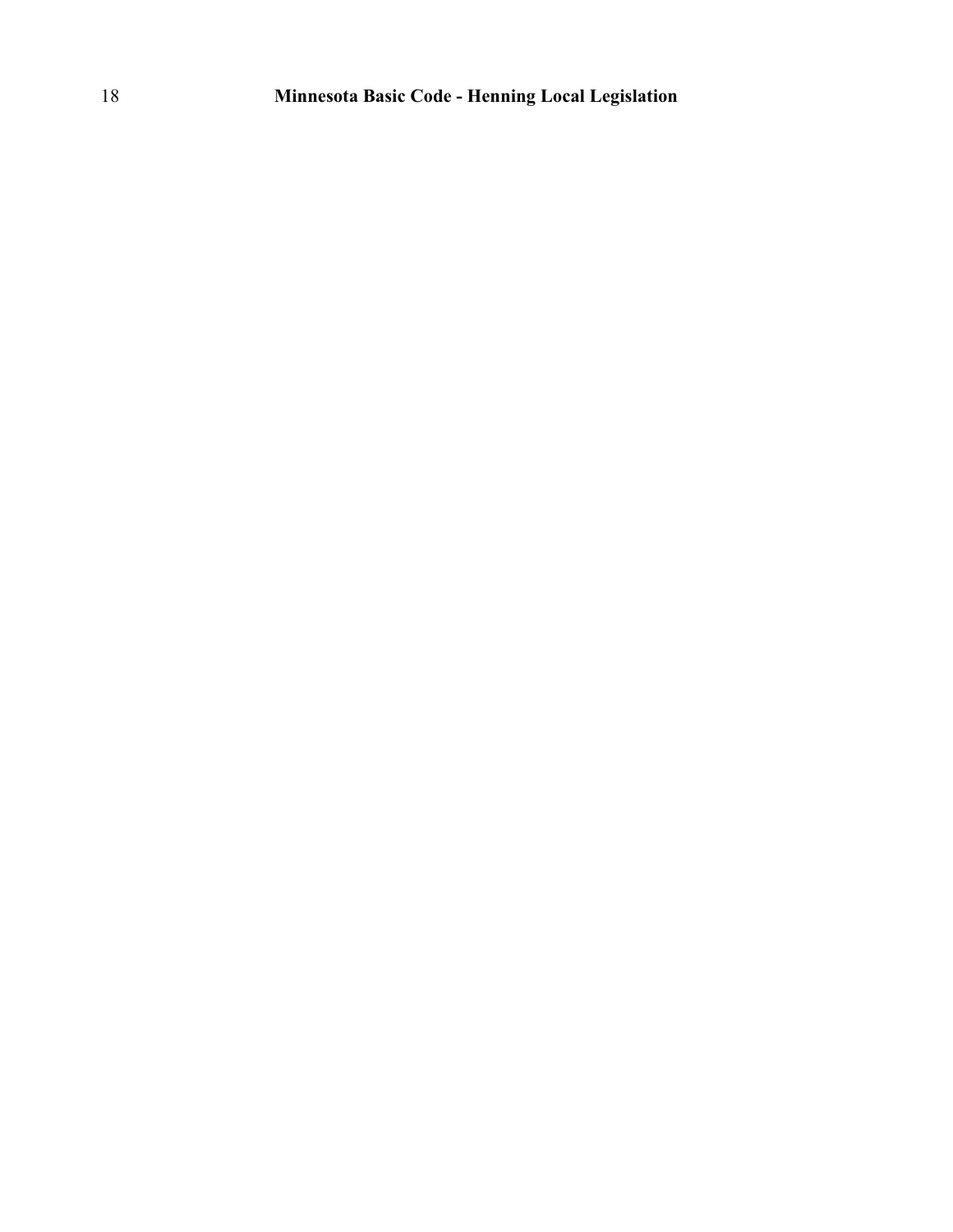# **CHAPTER 1770: TRAFFIC CODE**

[Reserved for local legislation]

# *Editor's note:*

*See Title VII of the Minnesota Basic Code.*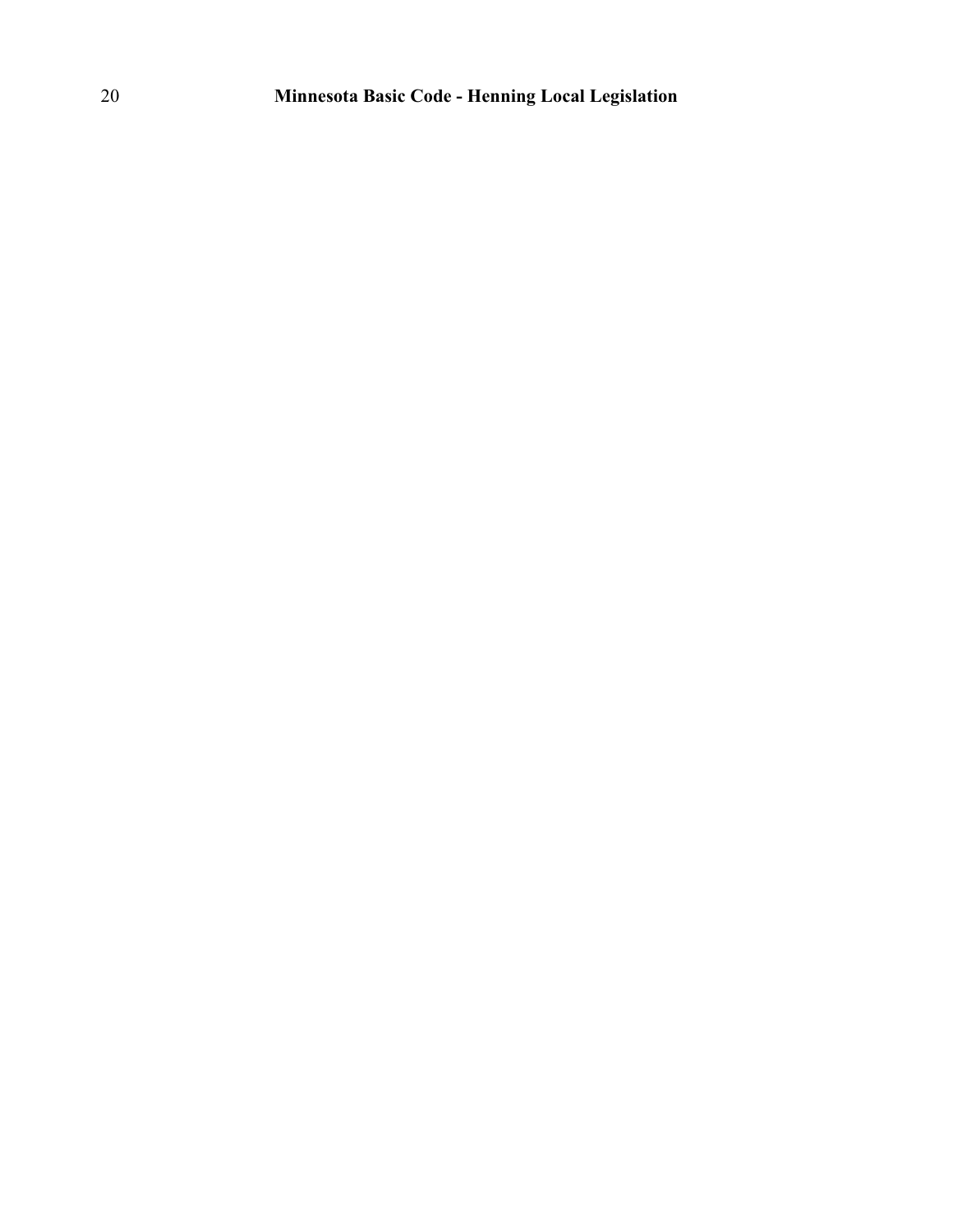# **CHAPTER 1790: GENERAL REGULATIONS**

[Reserved for local legislation]

*Editor's note:*

*See Title IX of the Minnesota Basic Code.*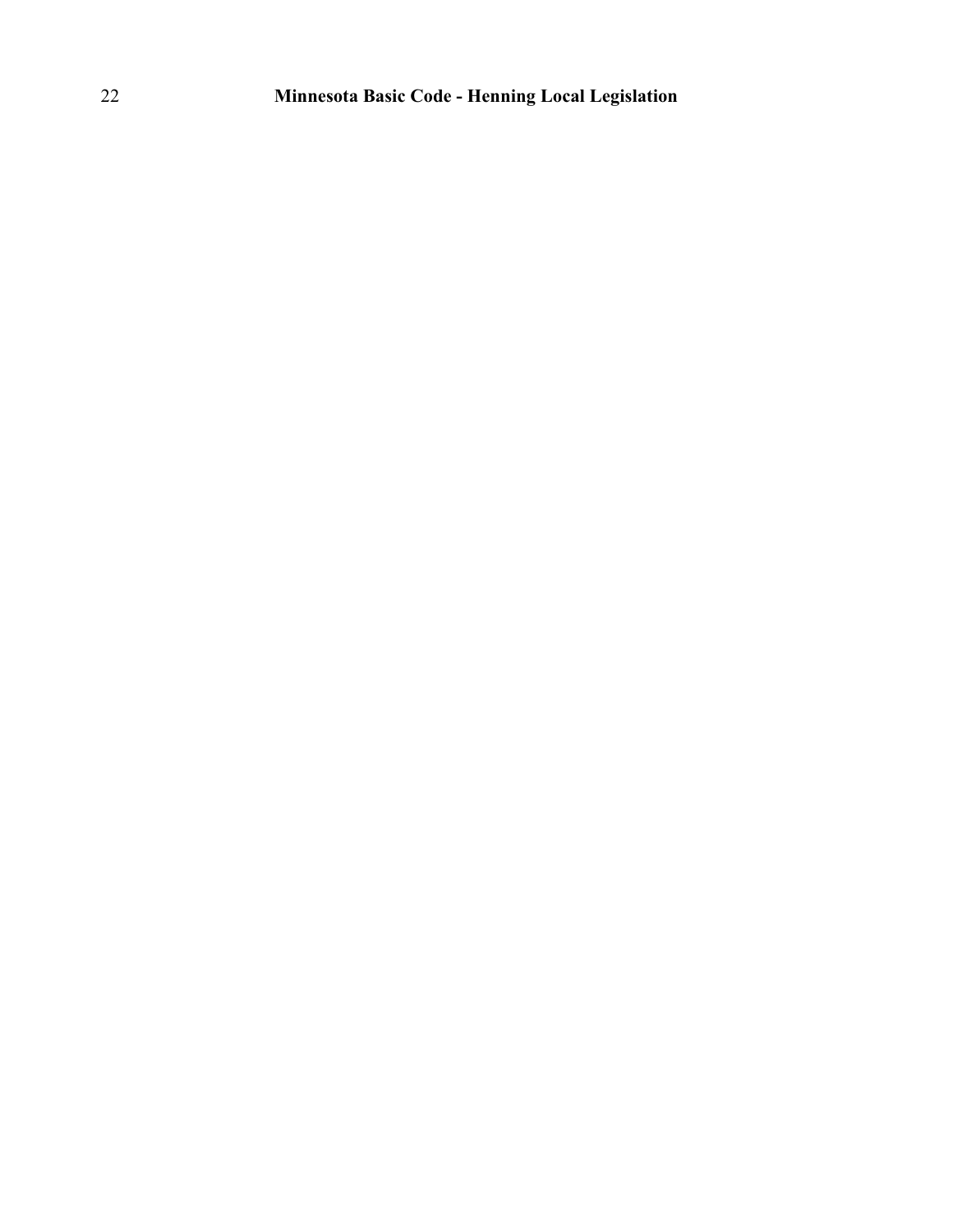# **CHAPTER 17110: BUSINESS REGULATIONS**

[Reserved for local legislation]

*Editor's note:*

*See Title XI of the Minnesota Basic Code.*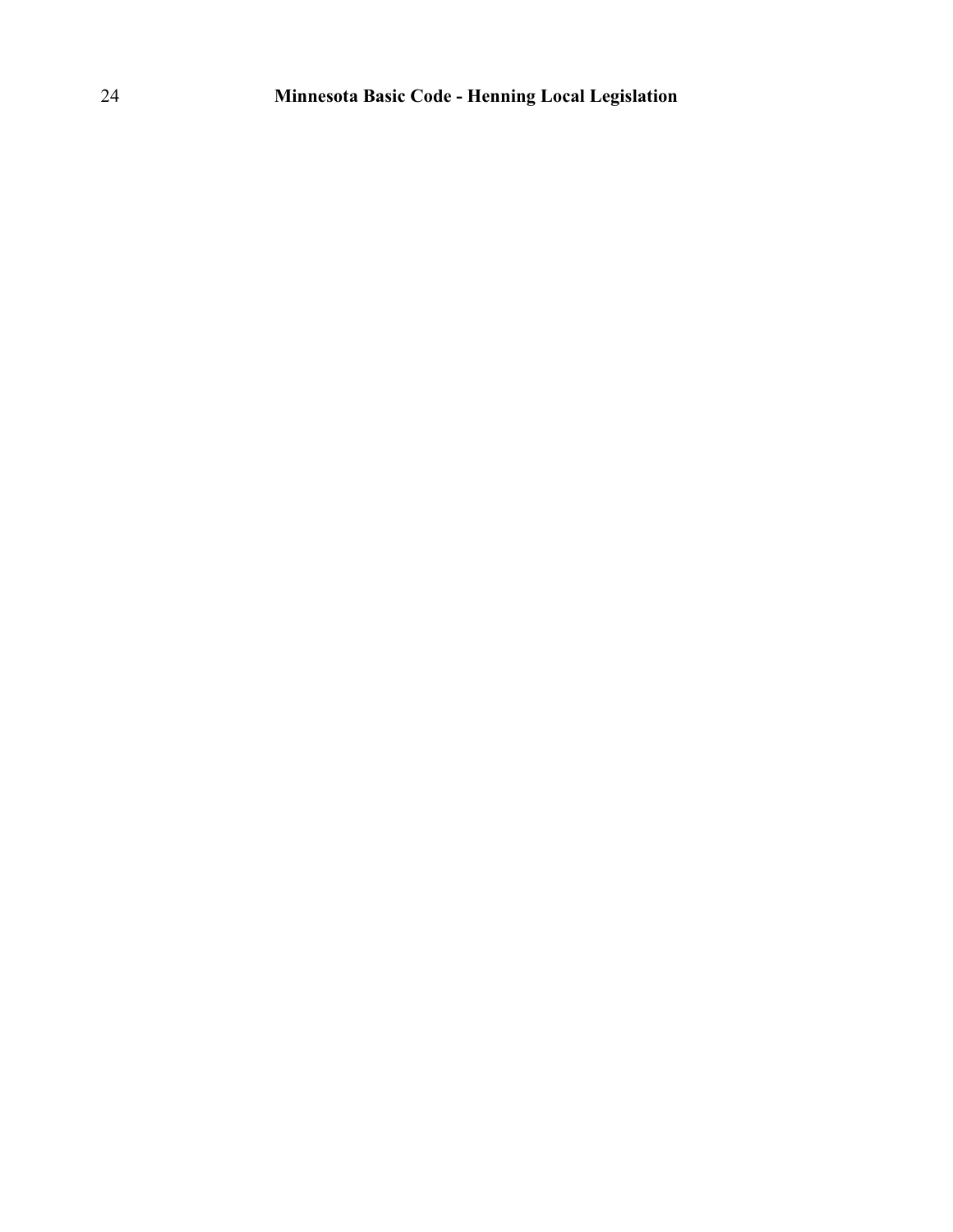## **CHAPTER 17130: GENERAL OFFENSES**

### *Editor's note:*

*The provisions of this chapter amend Title XIII of the Minnesota Basic Code.*

Section

*General Provisions*

[*See Title XIII of the MBC*]

#### *Social Host Liability for Underage Alcohol Consumption*

17130.20 Purpose and Findings 17130.21 Authority 17130.22 Definitions 17130.23 Prohibited Acts

#### **SOCIAL HOST LIABILITY FOR UNDERAGE ALCOHOL CONSUMPTION.**

### **§ 17130.20 PURPOSE AND FINDINGS.**

The Henning City Council intends to discourage underage possession and consumption of alcohol, even if done within the confines of a private residence and intends to hold persons criminally responsible who hosts events or gatherings where persons under 21 years of age possess or consume alcohol regardless of whether the person hosting the event or gathering supplied the alcohol. The City of Henning finds that:

(1) Events and gatherings held on private or public property where alcohol is possessed or consumed by persons under the age of twenty-one are harmful to those persons and constitute a potential threat to public health requiring prevention or abatement.

(2) Prohibiting underage consumption acts to protect underage persons, as well as the general public, from injuries related to alcohol consumption, such as alcohol overdose or alcohol-related traffic collisions.

(Ord. passed 10-2-2012)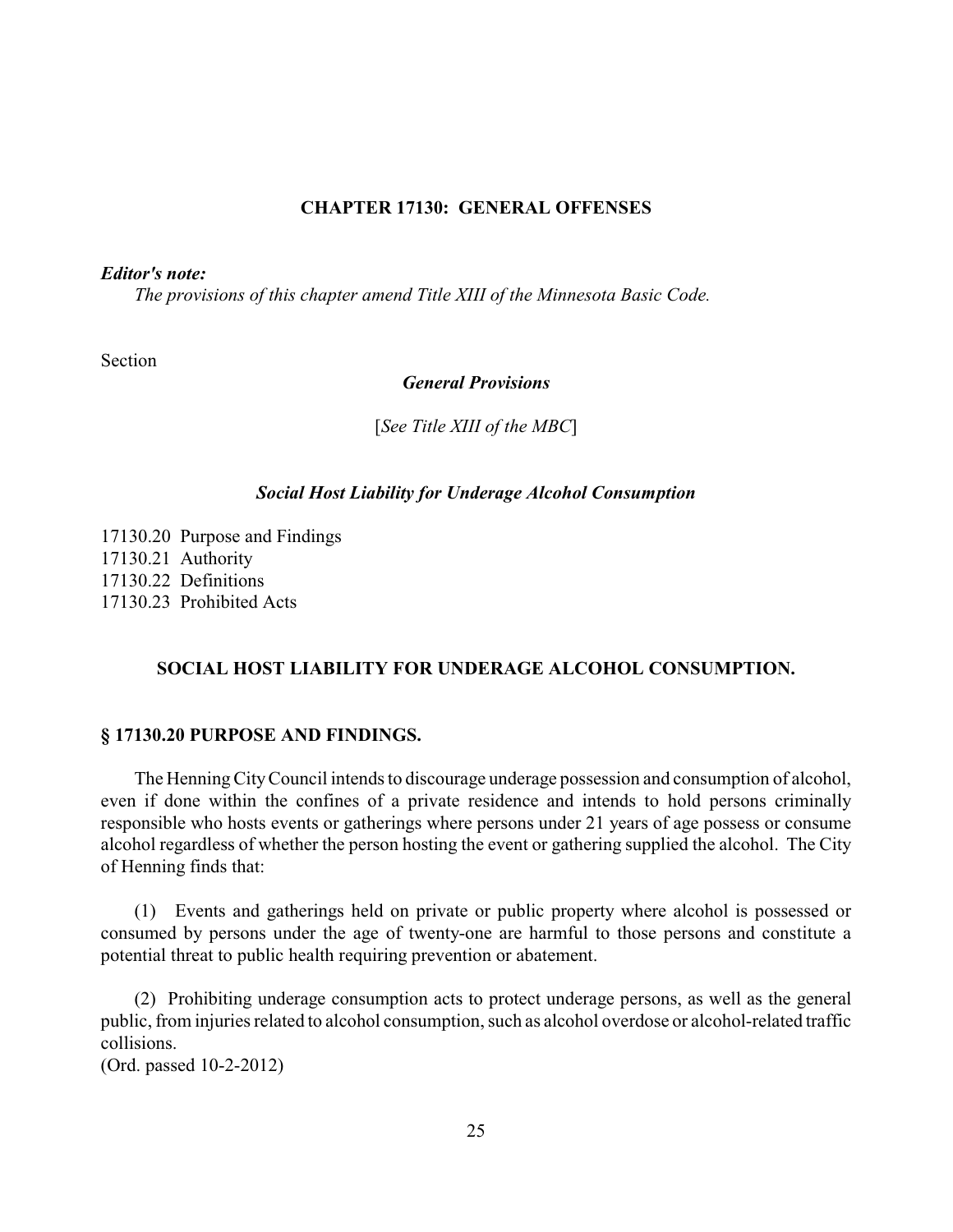(3) Alcohol is an addictive drug which, if used irresponsibly, could have drastic effects on those who use it as well as those who are affected by the actions of an irresponsible user.

(4) Often, events or gatherings involving underage possession and consumption occur outside the presence of parents. However, there are times when the parent(s) is/are present and, condone the activity, and in some circumstances provide the alcohol.

(5) Even though giving or furnishing alcohol to an underage person is a crime, it is difficult to prove, and an ordinance is necessary to help further combat underage consumption.

(6) A deterrent effect will be created by holding a person criminally responsible for hosting an event or gathering where underage possession or consumption occurs. (Ord. passed 10-2-2012)

## **§ 17130.21 AUTHORITY.**

This ordinance is enacted pursuant to Minn. Stat, 145A.05. (Ord. passed 10-2-2012)

## **§ 17130.22 DEFINITIONS.**

For purposes of this chapter, the following terms have the following meanings:

*ALCOHOL.* Ethyl alcohol, hydrated oxide of ethyl, or spirits of wine, whiskey, rum, brandy, gin, or any other distilled spirits including dilutions and mixtures thereof from whatever source or by whatever process produced.

*ALCOHOLIC BEVERAGE.* Alcohol, spirits, liquor, wine, beer, and every liquid or solid containing alcohol, spirits, wine, or beer, and which contains one-half of one percent or more of alcohol by volume and which is fit for beverage purposes either alone or when diluted, mixed, or combined with other substances.

**EVENT OR GATHERING.** Any group of three or more persons who have assembled or gathered together for a social occasion or other activity.

*HOST* or *ALLOW.* To aid, conduct, entertain, organize, supervise, control, or permit a gathering or event.

*PARENT.* Any person having legal custody of a juvenile:

(1) As natural, adoptive parent, or step-parent;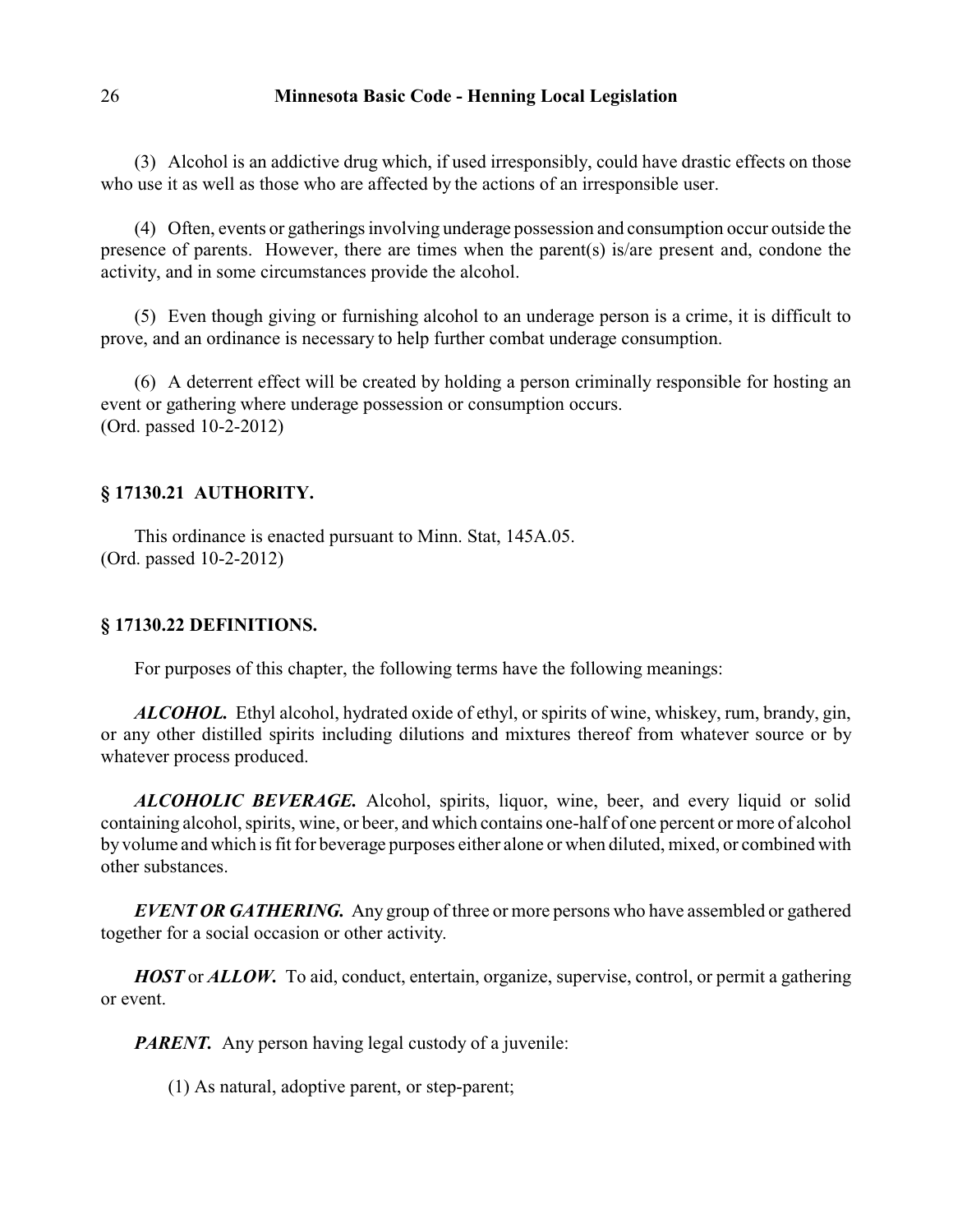(2) As a legal guardian; or

(3) As a person to whom legal custody has been given by order of the court.

*PERSON.* Any individual, partnership, co-partnership, corporation, or any association of one or more individuals.

*RESIDENCE* or *PREMISES.* Any home, yard, farm, field, land, apartment, condominium, hotel or motel room, or other dwelling unit, or a hall or meeting room, park, or any other place of assembly, public or private, whether occupied on a temporary or permanent basis, whether occupied as a dwelling or specifically for a party or other social function, and whether owned, leased, rented, or used with or without permission or compensation.

*UNDERAGE PERSON.* Any individual under 21 years of age. (Ord. passed 10-2-2012)

# **§ 17130.23 PROHIBITED ACTS.**

(A) It is unlawful for any person to:

- (1) Host or allow an event or gathering;
- (2) At any residence, premises, or any other private or public property;
- (3) Where alcohol or alcoholic beverages are present;
- (4) When the person knows or reasonably should know that an underage person will or does:
	- (a) Consume any alcohol or alcoholic beverage; or

(b) Possess any alcohol or alcoholic beverage with the intent to consume it; and the Person fails to take reasonable steps to prevent possession or consumption by the underage person(s).

(B) A person is criminally responsible for violating subdivision (A) above if the person intentionally aids, advises, hires, counsels, or conspires with or otherwise procures another to commit the prohibited act.

(C) A person who hosts an event or gathering does not have to be present at the event or gathering to be criminally responsible. (Ord. passed 10-2-2012)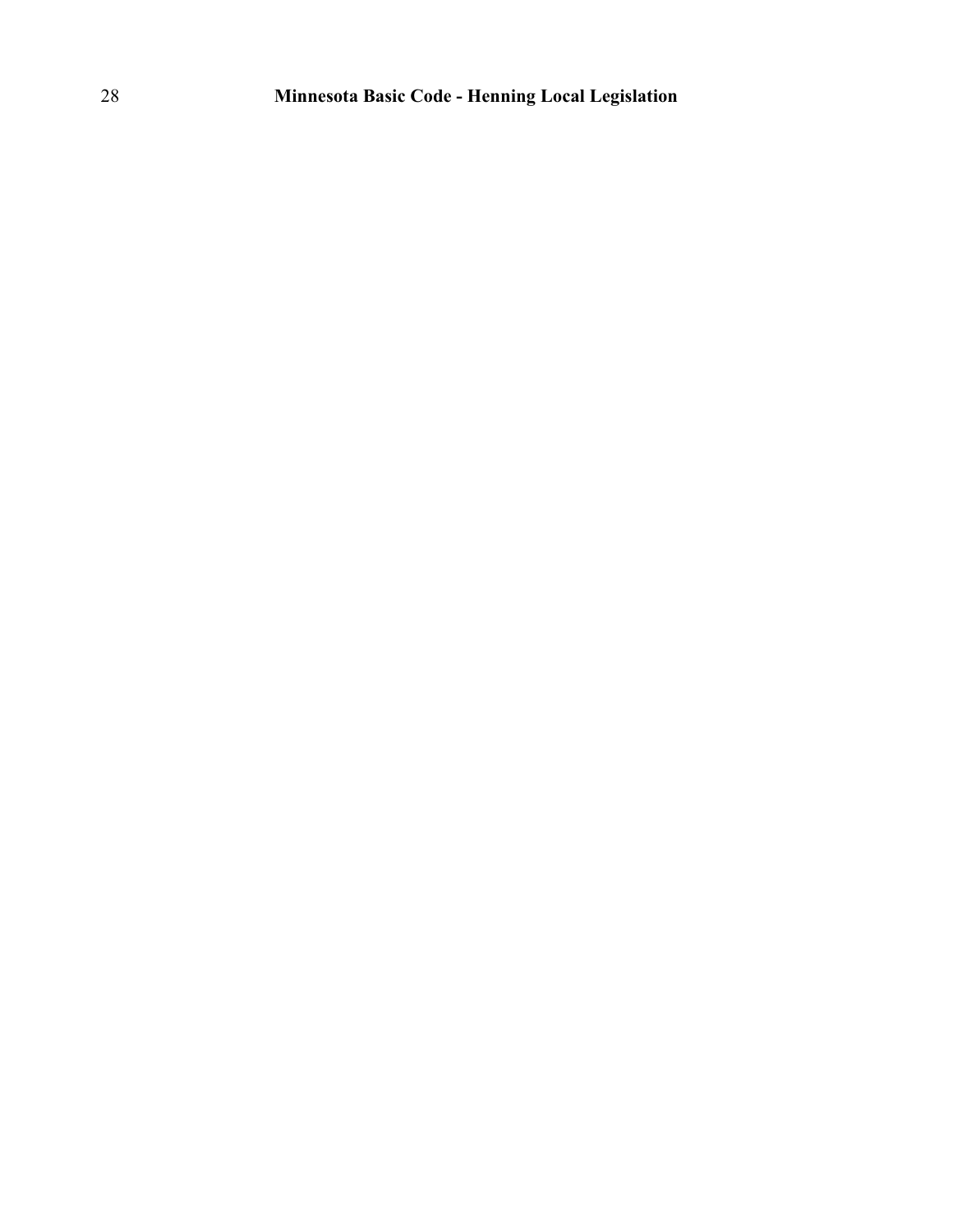# **CHAPTER 17150: LAND USAGE**

[Reserved for local legislation]

*Editor's note:*

*See Title V of the Minnesota Basic Code.*